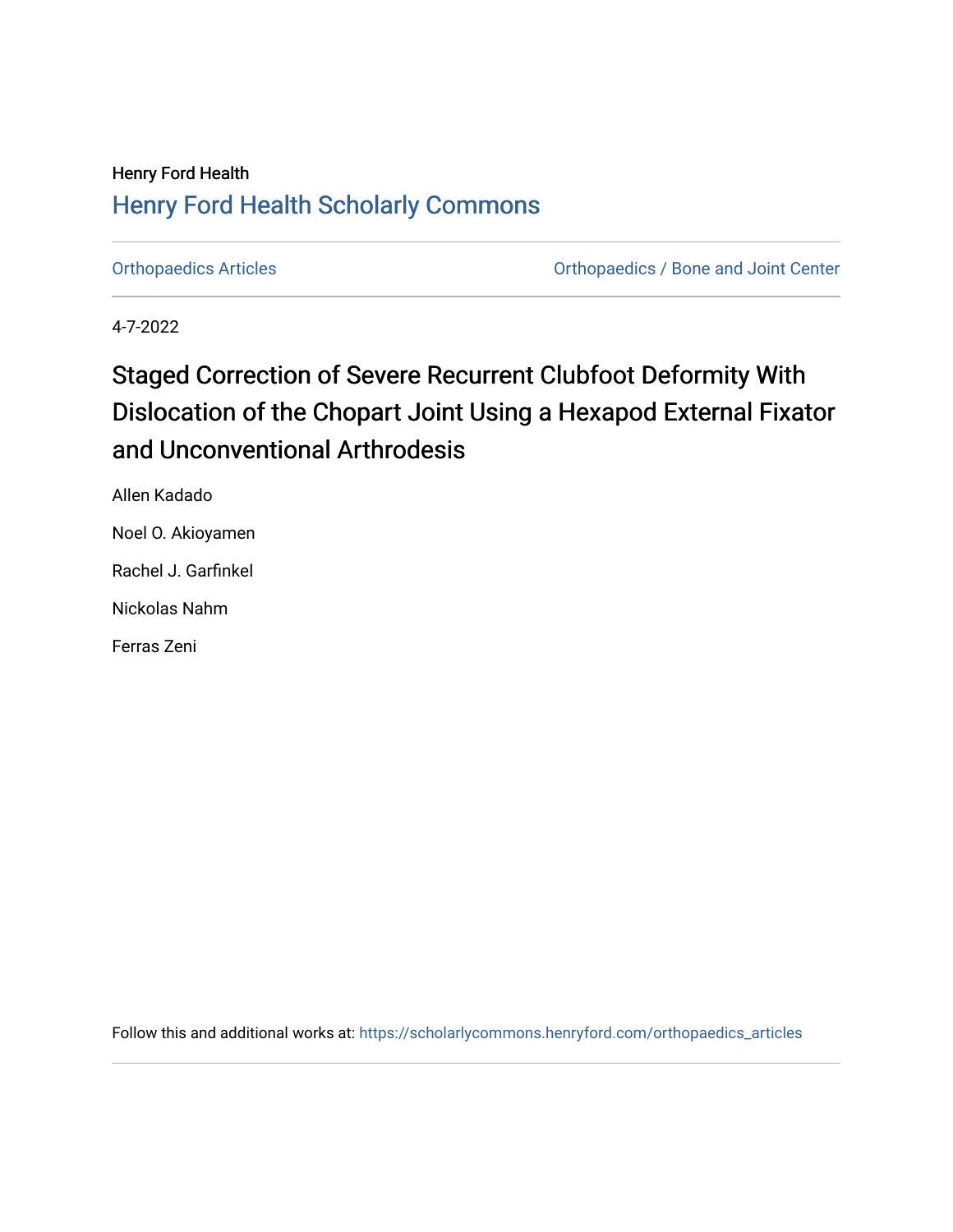# OPEN Case Report

Staged Correction of Severe Recurrent Clubfoot Deformity With Dislocation of the Chopart Joint Using a Hexapod External Fixator and Unconventional Arthrodesis

Allen Kadado, MD Noel Osereimen Akioyamen, MD Rachel Garfinkel, M[D](https://orcid.org/0000-0002-1227-6704) Nickolas Nahm, MD Ferras Zeni, MD

From the Department of Orthopaedic Surgery, Henry Ford Hospital, Detroit, MI.

Correspondence to Dr. Garfinkel: [rgarfin1@hfhs.](mailto:rgarfin1@hfhs.org) [org](mailto:rgarfin1@hfhs.org)

None of the following authors or any immediate family member has received anything of value from or has stock or stock options held in a commercial company or institution related directly or indirectly to the subject of this article: Dr. Kadado, Dr. Akioyamen, Dr. Garfinkel, Dr. Nahm, and Dr. Zeni.

JAAOS Glob Res Rev 2022;6: e21.00116

DOI: [10.5435/JAAOSGlobal-D-21-00116](http://dx.doi.org/10.5435/JAAOSGlobal-D-21-00116)

Copyright 2022 The Authors. Published by Wolters Kluwer Health, Inc. on behalf of the American Academy of Orthopaedic Surgeons. This is an open access article distributed under the [Creative Commons Attribution License 4.0](http://creativecommons.org/licenses/by/4.0/) [\(CCBY\),](http://creativecommons.org/licenses/by/4.0/) which permits unrestricted use, distribution, and reproduction in any medium, provided the original work is properly cited.

### ABSTRACT

Despite success of the Ponseti method, a subset of patients with clubfeet experience residual deformity. Surgical release after unsuccessful serial casting can lead to residual clubfoot deformities, including a flat-top talus. We present a case of a 17-year-old boy with a dysmorphic ankle and a complete dorsal dislocation of the Chopart joint. Because of pain with activities and functional limitations, the patient underwent a staged correction of the dislocation. The deformity was corrected through a staged approach using a Taylor Spatial Frame, navicular excision, talocuneiform arthrodesis, and calcaneocuboid arthrodesis. One year postoperatively, the patient is pain free with notable functional gains.

alipes equinovarus, also known as clubfoot, is a congenital deformity of<br>the lower limb marked by varus and equinus in the hindfoot, cavus in<br>the midfoot, and adduction in the forefoot.<sup>1</sup> Clubfoot has a prevalence<br>between the lower limb marked by varus and equinus in the hindfoot, cavus in the midfoot, and adduction in the forefoot.<sup>1</sup> Clubfoot has a prevalence between 1 and 2 per 1,000 births, making it one of the most common musculoskeletal birth defects.2 The exact pathogenesis of clubfoot has yet to ronmental components.3-6 An untreated clubfoot causes pain and disability with a potential to reduce quality of life and increase morbidity and mortality.<sup>7</sup> Thus, early diagnosis and intervention of clubfoot is imperative. Available treatments for clubfoot include the Ponseti method, French method, soft-tissue procedures, osteotomies, and use of external fixators in the most resistant cases.<sup>8,9</sup> Although the current trend in contemporary clinical practice is to correct severe clubfoot deformity using external fixation, Radler and Mindler<sup>10</sup> demonstrated the importance of a case-by-case analysis for unique pathoanatomy in successfully treating clubfoot deformity.

In this case, bilateral clubfoot was initially treated with the Ponseti method. This method is the standard treatment of congenital clubfoot with excellent outcomes, although it does have a potential for recurrence due in part to patient noncompliance.11,12 In our patient, Chopart joint dislocation was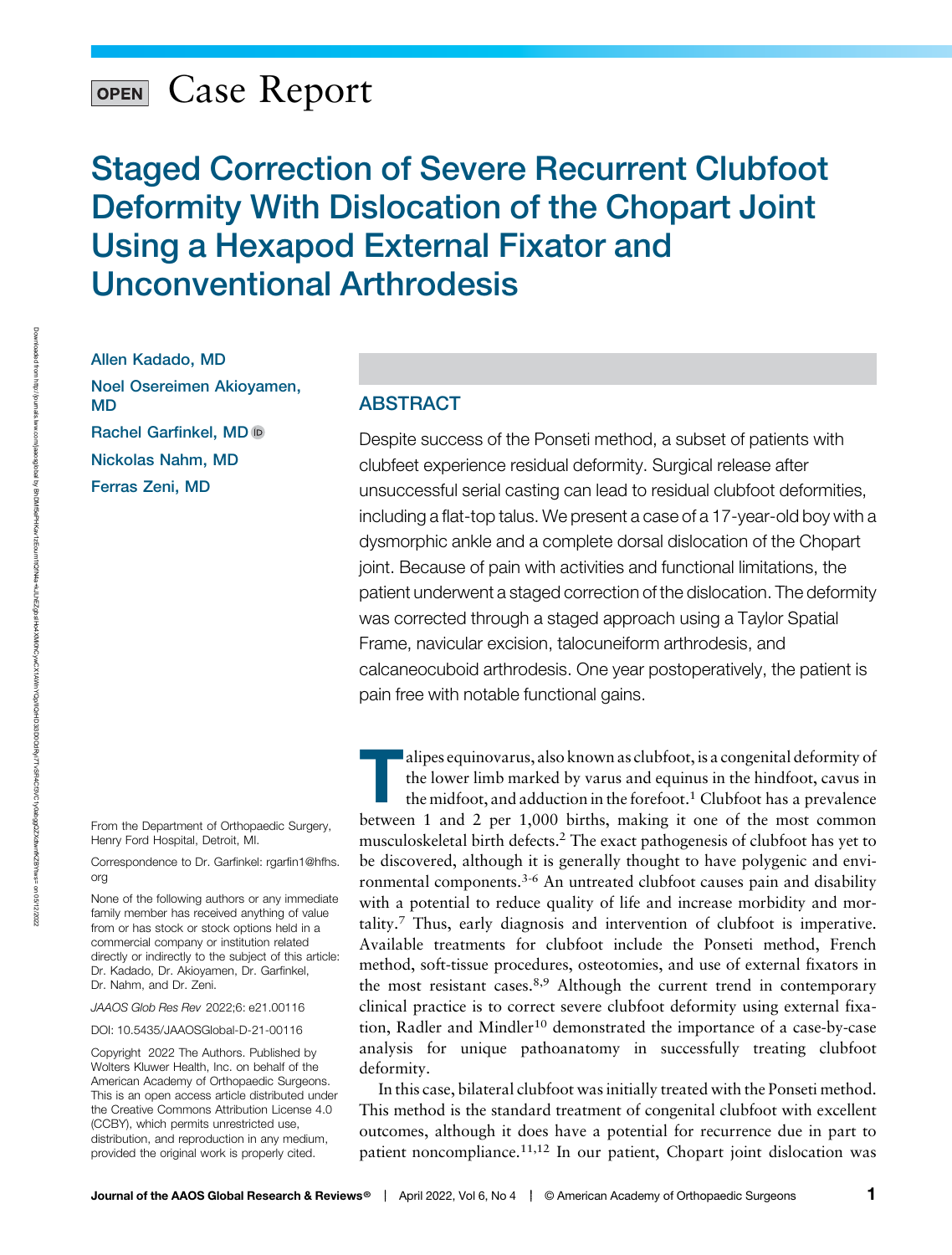noted at the time of his presentation in adolescence. This may have been related to excessive release or overcorrection of the clubfoot, although this conclusion was not entirely corroborated because of unavailability of surgical records and inability of the family to provide sufficient details regarding surgical treatment. Correction of these deformities required an unconventional approach, including staged surgical intervention, joint distraction, bone resection, and joint fusion.

The patient was informed that data concerning this case would be submitted for publication, and he provided consent.

A 17-year-old boy presented for the evaluation of bilateral foot pain, left worse than right. The patient's history included bilateral congenital talipes equinovarus diagnosed at birth, which was treated using the Ponseti method with serial casting followed by Achilles lengthening. He subsequently had tibialis anterior tendon transfer at the age of 5 years. He potentially also had soft-tissue releases at this time; however, this is unclear. The patient described generalized foot and ankle pain for the majority of his adolescence. The pain gradually worsened as he became older and more involved in athletic activities, ultimately limiting his function and participation. There was no notable injury, no difference in pain when barefoot or in shoes, and no consistent pain medication requirement.

Physical examination of the left lower extremity demonstrated shortening of the left foot with bony prominence dorsally. Medial and lateral incisions were noted on the foot from prior surgery. Ankle dorsiflexion was neutral, plantar flexion was  $20^{\circ}$ , and hindfoot inversion/eversion was limited. The patient demonstrated 5/5 strength ankle plantar flexion, 4/5 strength ankle dorsiflexion, and limited eversion strength. No evidence of neurovascular compromise was observed. Examination of the right lower extremity was essentially the same, except for lesser deformity and slightly improved range of motion. The patient stood with notable hindfoot varus. Weight-bearing radiographs of the bilateral foot and ankle demonstrated multiple significant deformities on the left (Figures 1 and 2). Notably, there was complete dorsal dislocation of the talonavicular joint with the first and second ray dorsiflexed with respect to the hindfoot. Complete flattening of the talar dome, a dysmorphic ankle joint, and early tibiotalar osteoarthrosis were also observed. Similar



Anteroposterior preoperative radiograph of the left foot.

findings were seen on the radiographs of the right side, with the talonavicular joint subluxated rather than dislocated. Both feet showed evidence of notable cavus deformity. CT scan and three-dimensional reconstruction images redemonstrated dorsal dislocation of the Chopart joint (Figure 3).

A two-stage surgical intervention for the left foot was agreed upon, with the goal of correcting the deformity to improve pain and function. A hexapod external fixator (Taylor Spatial Frame [TSF]) was initially used to lengthen the foot and reduce the talonavicular joint before fusion. The frame was mounted with struts



Lateral preoperative radiograph of the left foot and ankle.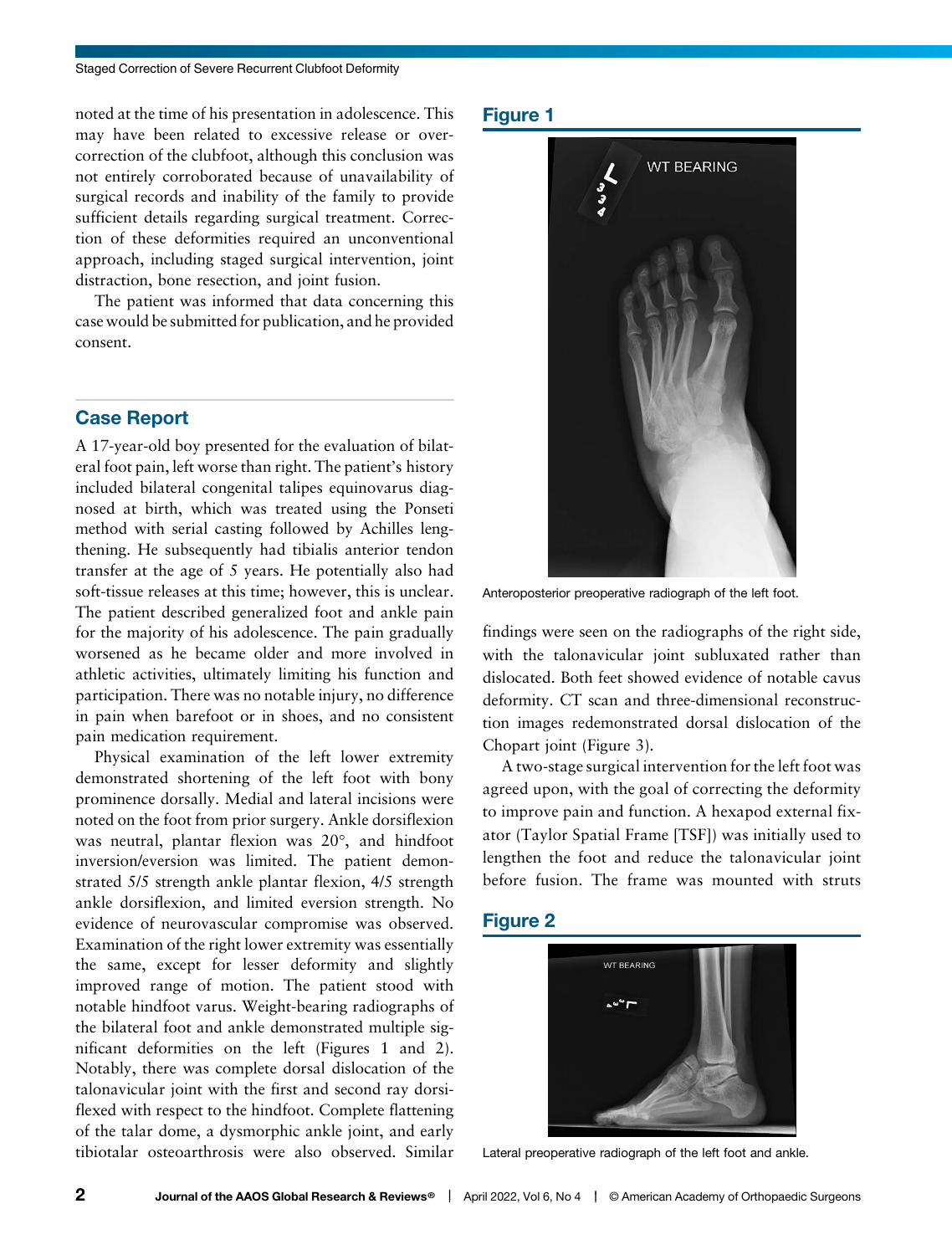## Figure 3



Three-dimensional CT representations of the left foot and ankle demonstrating notable equinovarus deformity with chronic dislocation of the Chopart joint and resultant talus and navicular dysplasia.

aligned in the longitudinal axis of the foot (Figures 4 and 5).

The patient's postoperative course after the first stage was normal, and he was discharged home with the frame on postoperative day 1. He was given education and instruction regarding his strut protocol and discharged on Norco every 4 hours as needed for 1 week. On postoperative day 7, the patient was doing well with no complications or pain. At this point, the struts of the TSF were adjusted to accommodate a new program. On postoperative day 14, the patient reported mild toe discomfort. Physical examination was normal. His radiographs demonstrated excellent distraction across the talonavicular and calcaneocuboid joints (Figure 6); however, reduction of the talonavicular joint was not noted at this time. Careful monitoring of the frame and associated struts was important to ensure that there



Anteroposterior and lateral postoperative radiographs (early stage 1) demonstrating the application of the hexapod fixator.

was no wire displacement and that the correction progressed as planned.

The initial planned interval between stage 1 and stage 2 was 2 weeks; however, there was notable delay because of issues with insurance authorization. On postoperative day 31, the patient returned for the second stage of the procedure involving removal of the TSF followed by arthrodesis. Although our goal was to use the TSF to allow for anatomic midfoot fusion, intraoperatively, the decision was made to excise the hypoplastic navicular joint because of the severity of its shortening and its dysmorphic osteology. Navicular retention would have posed a difficult surgical challenge in terms of fusion to the talus, so it was instead used as a bone graft for subsequent fusion, and the TSF acted as an instrument to prepare misfit fusions. A balanced resection of the calcaneocuboid joint was done to match the degree of shortening medially. In preparation for the talocuneiform arthrodesis, approximately 2 to 3 mm of the talar head was resected to create a flat and broad surface area for fusion. Lag screws were placed across both articulations followed by compression plating medially and laterally. The final radiograph of the

## Figure 5



Clinical image demonstrating frame orientation.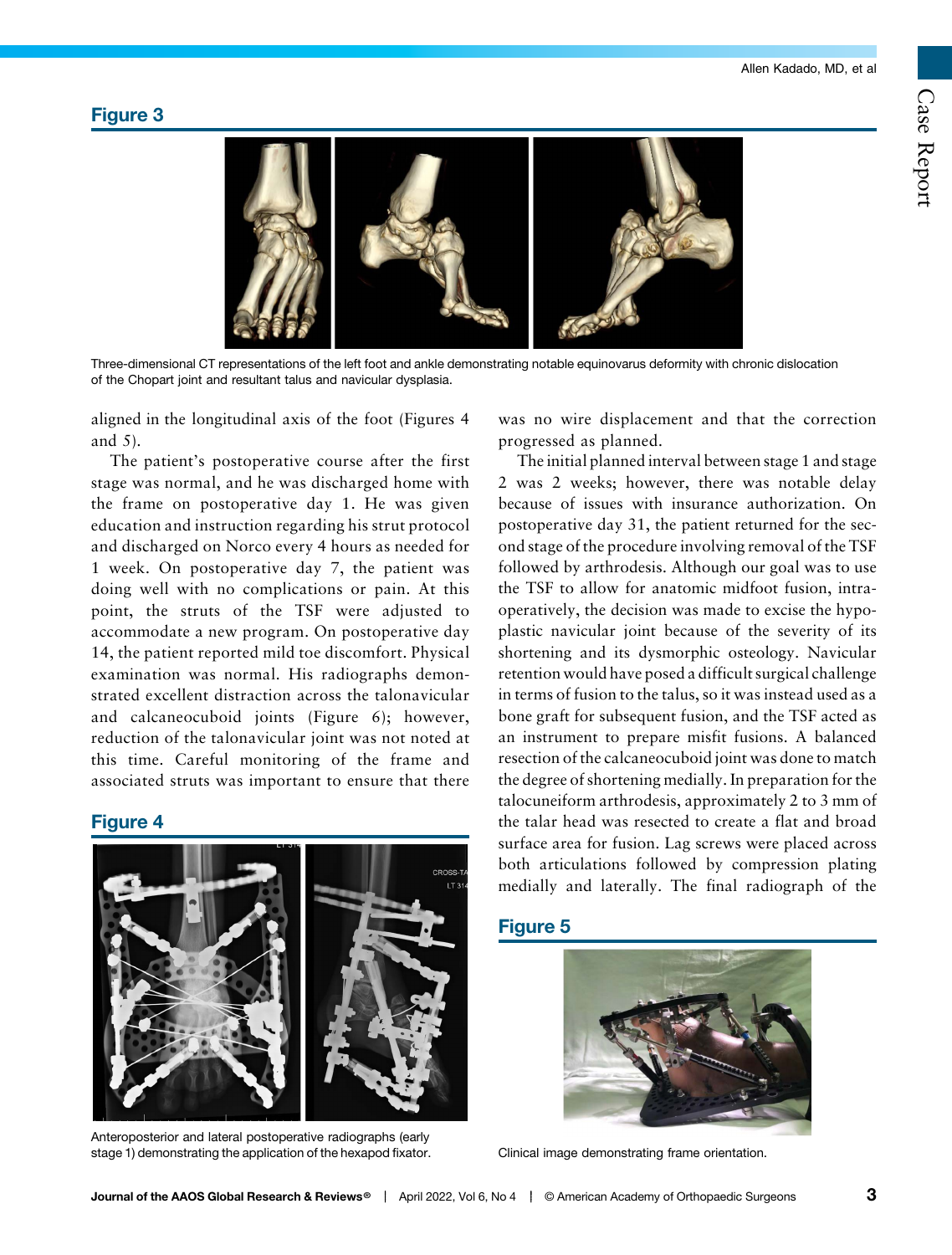

Anteroposterior and lateral radiographs (late stage 1) demonstrating gradual distraction through the Chopart joint using the hexapod fixator.

patient's foot showed that he was in slight hindfoot varus (Figure 7). He was placed in a short leg splint, made non–weight bearing, and discharged home on postoperative day 1 with Norco every 4 hours as needed for 1 week.

The postoperative course was normal. On postoperative day 23, the patient returned to the clinic for suture removal and recasting. Non–weight bearing was maintained for 2 months. Radiographs at the 2-month mark demonstrated fusion. He was transitioned to a boot, started physical therapy, and progressed to full weight bearing and told to wean himself out of the boot. At 3 months, fusion progressed and was satisfactory. Subsequently, the patient was allowed to engage in unrestricted activities, including sporting activities. Ankle range of

## $\frac{1}{\sqrt{2}}$



Hindfoot radiograph of the foot intraoperatively after the hexapod frame was removed and arthrodesis was completed.

motion was  $5^\circ$  of dorsiflexion with  $10^\circ$  to  $15^\circ$  of plantar flexion. The alignment of the foot was noted to be neutral. The patient reported use of regular shoes and increased activity level. No pain was observed on palpation of the medial or lateral hindfoot and the anterior aspect of the ankle joint.

One year postoperatively, he denies foot and ankle pain. Radiographs demonstrated excellent talocuneiform and calcaneocuboid arthrodeses without any evidence of failure (Figure 8). The patient wears regular shoes, requires no bracing, and continues to be active. He reports excellent scores on multiple outcome assessments, including RAND Short Form-36, Patient-Reported Outcomes Measurement Information System Global Health, and American Orthopaedic Foot and Ankle Society Ankle-Hindfoot Scale.

### **Discussion**

Our patient presented with severe residual clubfoot deformity. The debilitating nature of the disease prompted surgical intervention. In the literature, no single standard treatment algorithm has been adopted; thus, the unique anatomy of each case should drive treatment. In exploring different options for our patient, we aimed to decrease pain and increase function, given his deformity and dislocation. Our approach avoided surgical soft-tissue releases and tendon transfers and instead used the TSF for distraction histiogenesis.<sup>13</sup> Several existing studies report success in using the TSF to correct relapsed clubfoot.14-18 We used the TSF, which has been shown to provide precise and robust correction.19,20 In addition, we chose a two-stage correction because fewer complications have been reported when treating severe foot deformities with gradual correction.21,22

## Figure 8



Anteroposterior and lateral radiographs 1 year after navicular excision, talocuneiform arthrodesis, and calcaneocuboid arthrodesis.